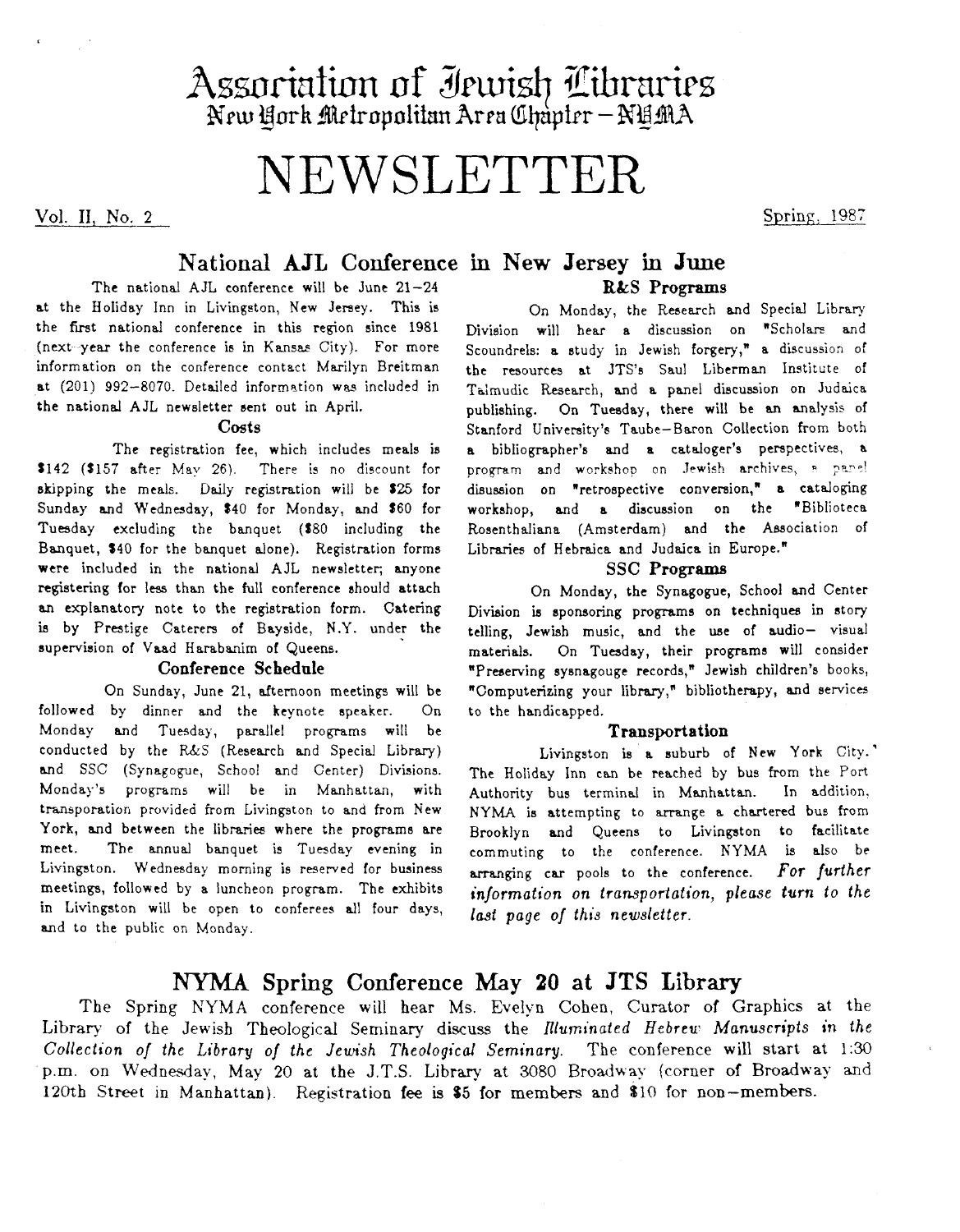### **Computer Workshop Report**

Computer systems for Hebrew word processing were discussed at a NYMA workshop on **Jan. 19.** Below are listed **names** of products for Hebrew word processing discussed at the workshop, and known to be usable. Products under development, or products not regularly sold and supported locally are excluded. Two computer user groups of interest to anyone working<br>with Hebrew or Judaica are also listed. Products listed below are for MS-DOS (IBM with Hebrew or Judajca **are also** listed. Products listed below are for MS-DOS **(IBM**  compatible) unless otherwise indicated. For further information please contact Aaron Kuperman (in the evening) at (718) **854-8637.** 

*Multi-Lingual* Scholar. Gamma Producation, **710** Wilshire Blvd., Suite **609,** Santa Monica, **CA 90401.** Software for multi-lingual word processing in Hebrew, Roman, Cyrillic, Arabic, **Greek**  and other scripts. Supports **all** Hebrew vowels, including special characters used for Yiddish. Current version is 2.9. Requires 512K RAM and graphics capability.

**Fancy** *Font.* Soft Craft, Inc., **16** N. Carroll Street, Suite 500, Madison, **WI 53703.** Software to enable even **an** inexpensive dot matrix printer to produce output equivalent to a laser printer. Includes several Hebrew fonts. Current version is 3.0.

*Hebrew Users Group,* Berkeley Hillel Foundation, **2736** Bancroft Way, Berkeley, CA **94704.**  Publishes a newsletter on Hebrew computing. Costs **\$7.50** annually for **an** apparent quarterly issue reviewing products and discussing Hebrew and Judaica computer applications.

*Computer Hebrew Users Group* of *New York,* c/o Michael Rand, **21** Bennett Ave., New York, N.Y. 10033, (212) 923–4825. Similar to the above in purpose, but holds local meetings (usually **in** the area of JTS/Columbia University).

Dada *Corporation,* **845 N.** Michigan Ave., Suite **843,** Chicago, **II, 60611, (800) 621-8277.** Markets a variety of Hebrew-English word processing programs including **Achbar** for the Macintosh and *Mince* for MS-DOS, **as** well **as** other types of Jewish oriented programs for a variety of computers.

*Computer LinguistP.0.* Box **76742,** Eugene, OR **97401.**  Formerly known **as** Pangloss. Software for Hebrew word processing.

*0* 

*Afej-Bet,* Quad, **25601** Draco Way, Canoga Park, **CA 91507,** produced by Grynberg Englneerlng in Israel is a word processing system that uses a special "chip" rather than software. program is widely used in Israeli government offices.

*MacInRebrew* c/o Joseph Weinstein, MIT Hillel, **312** Memorial Drive, Cambridge, **MA 02139.**  This **is** a low cost, non-commerciaI, system for Hebrew word processing on the Macintosh computers.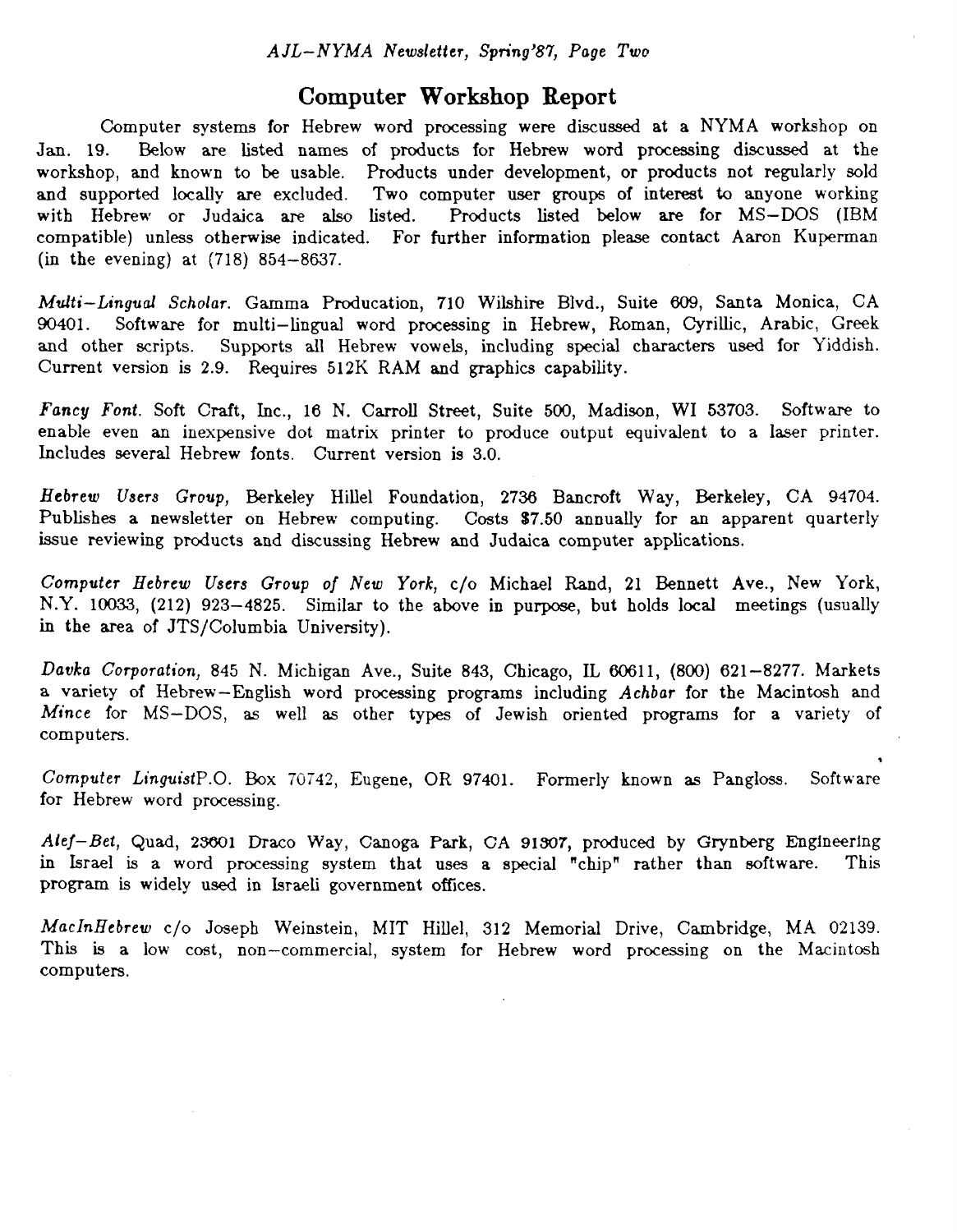## NYMA **Activities**

**Synagogue Librarians. An** organizational meeting for synagogue librarians was held April *5.*  Participants from eight congregational libraries met to discuss their libraries including the scope of collections, hours of service, use, staffing and financid support. **A** second meeting, planned for Sunday, June 14 from 1 to 3 p.m. at Temple Emanu-El, 1 E. 65th Street, New York, will discuss acquisitions. Anyone interested is requested to contact Salome Cory at (212) 744-1400 Anyone interested is requested to contact Salome Cory at (212) 744-1400 for more information.

**Day School Librarians.** On March **25,** Day School librarians attended a workshop at the Board of Jewish Education in Manhattan. Presentations were given by Benjamin Miller (BJE librarian), Dr. Israel Lerner (Specialist in Judaic Studies), and Rochelle Daube and Gitty Bender (BJE Media specialists). The workshop learned about the resources of the BJE's **20,OOO** plus volume reference collection and about its media resources.

**Cataloging workshop.**  A program is planned **as** part of the national conference. Contact Micha Oppenheim at **(212) 678-8092** for more information.

**Reference workshop.** If anyone is interested **in** helping to prepare a workshop, program or project for a **1987-88** Reference workshop, please contact Aaron Kuperman, at **522** E. 3rd St., Brooklyn, N.Y. 11218. Possible ideas include preparing a "class" on the acquisition and use of some class of Judaica materials, compiling a union list of some limited subset of Judaica, or conducting a studying on mme aspect of Judaica reference. New ideas are welcome.

Job notice. The Abraham Joshua Heschel School in Manhattan is looking for a librarian. They are a conservative day school currently **serving** the elemntary *grades,* and **growing.**  The position could be full or part time. Resumes should be sent to the: Abraham Joshua1 Heschel School, Library Committee, 270 W. 89th St., New York, N.Y. 10024.

Plans for next year. Anyone interested in helping plan  $A J L - N Y M A$  activities for next year should contact Avioa **Astinsky** af *(212) 678-8970.* 

\*

#### **Officers and Members of the NYMA Executive Board**

| President           | Aviva Astrinsky (JTS)                               | WORKSHOP COORDINATORS                                                                       |
|---------------------|-----------------------------------------------------|---------------------------------------------------------------------------------------------|
| Vice-President      | Esther Nussbaum (Ramaz Upper School)                | Conferences Marion Stein (Solomon Schecter, Westchester)                                    |
| Past-President      | Edith Lubetski (Stern College)                      | Cataloging Micha Oppenheim (JTS)                                                            |
| Recording Secretary |                                                     | Phyllis Holman Weisbard (NYU Law School) Reference Aaron Kuperman (Brooklyn Public Library) |
|                     | Corresponding Secretary Marlene Schiffman (HUC-JIR) | Synagogue Salome Corey (Temple Emanu-el)                                                    |
| Treasurer           | Yael Penkower (YIVO)                                | Day Schools Susan Winter Young (Temple Beth Shalom, Roslyn Hts)                             |
| Publicity           | Rita Lifton (JTS)                                   | Eileen Schmidman (Ramaz Lower School)                                                       |
| Newsletter editor   | Aaron Kuperman (Brooklyn Public Library)            |                                                                                             |